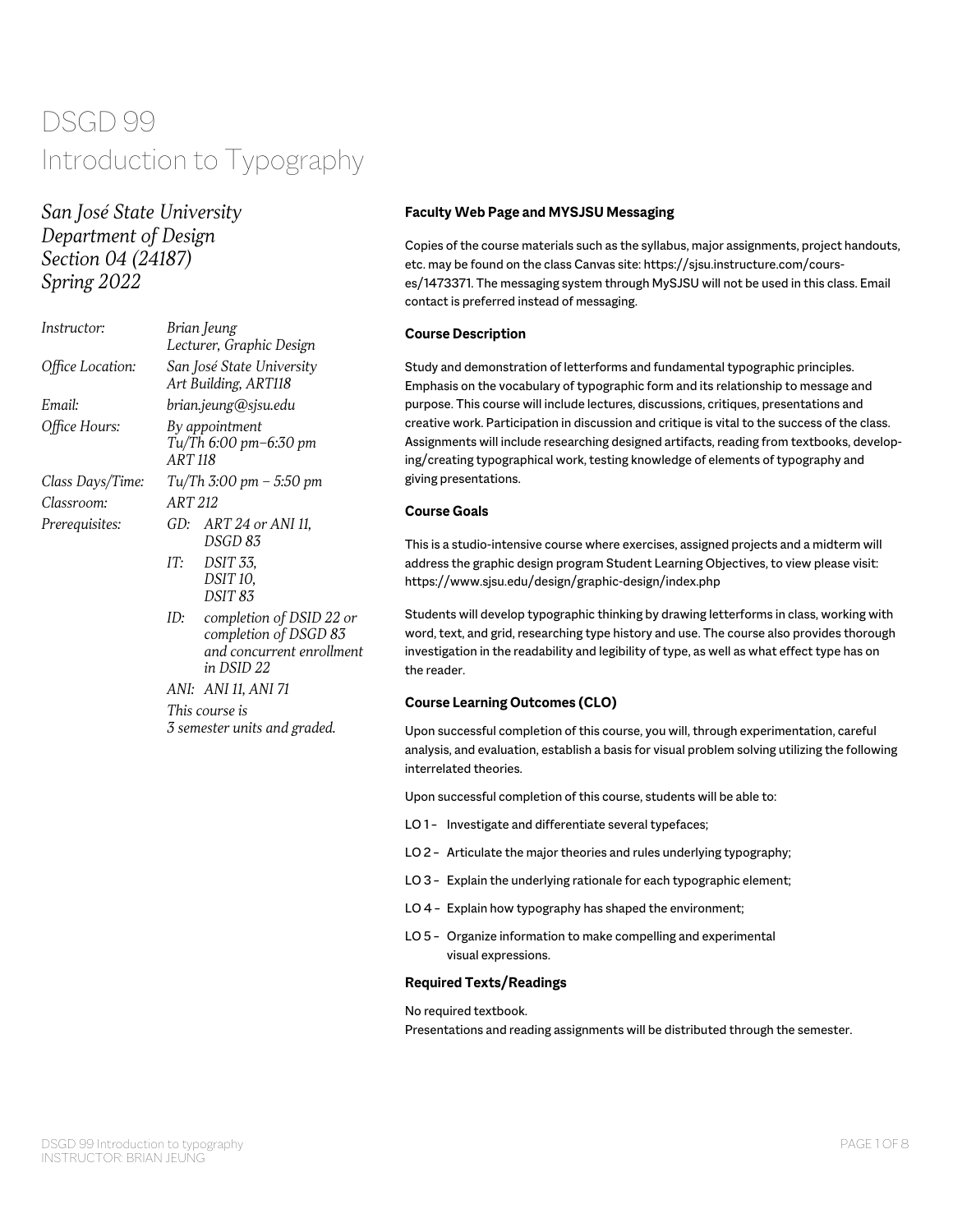*San José State University Department of Design Section 04 (24187) Spring 2022*

# **Other Recommended Readings**

*Design Diaries: Creative Process in Graphic Design,* Mark Adams, Lucienne Roberts, Rebecca Wright, Laurence King Publishers, USA ISBN: 185669688X

*Thinking with Type: A Critical Guide for Designers, Writers, Editors, & Students,* Ellen Lupton, Princeton Architectural Press, 2010 ISBN-10: 1568989695

*The Elements of Typographic Style, Robert Bringhurst,* Hartley and Marks Publishers, 2004 ISBN-10: 0881792063

*The Complete Manual of Typography,* James Felici, Adobe Press, 2002 ISBN-10: 0321127307

*Stop Stealing Sheep & Find Out How Type Works,* Erik Spiekermann, Adobe Press, 2002 ISBN-10: 0201703394

# **Library Resources:**

The San Jose State University Library supports student access to information with in-person reference at the King Library Reference Desk and specialized support for Design online at https://libguides.sjsu.edu/design/GraphicDesign and https://libguides.sjsu.edu/design

# **Technology and Material Requirements**

Laptop computer with necessary layout, illustration and font software (Adobe Creative Suite). Data transfer device (i.e. flash drive). Optional but recommended art supplies including: pencils, kneaded eraser, metal ruler, black and gray markers, marker and tracing pads, x-acto knife with #11 blades, and portable cutting mat. Access to a digital camera and/or scanner.

Estimated cost for semester supplies/materials will vary according to the individual, approximately \$100–\$300.

# **Administrative Policies**

This course is an essential component of your curriculum at SJSU. We have a good amount of work to complete this course, so in order to professionally and effectively deliver the curriculum it is necessary to establish some ground rules. Students are expected to read this syllabus thoroughly and to observe all of the regulations laid out below.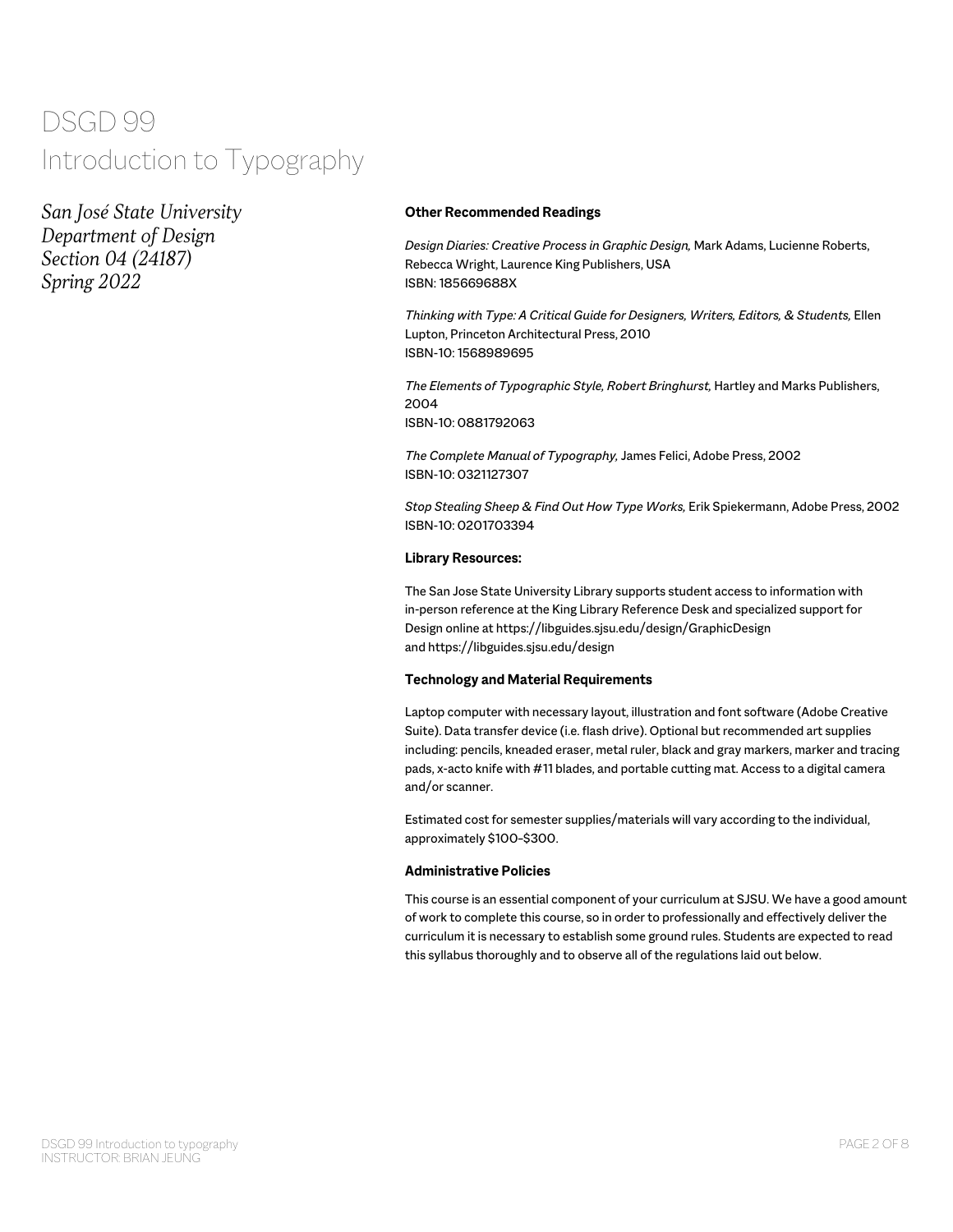*San José State University Department of Design Section 04 (24187) Spring 2022*

# **Classroom Protocol**

We are involved in a mutually beneficial communal learning experience, one that requires full attention and respectful behavior toward all members of the class. In order to maximize the learning experience, students are requested to observe the following etiquette guidelines:

- Students must take every step necessary to minimize distractions during class.
- Students are expected to arrive on time and to remain in class until the class is over or excused. If you have a prior engagement that requires you leave before the end of class, please inform the instructor before class and take pains not to disturb other students when you leave.
- All critiques begin 15 minutes after official class start time; no work is to be added to the wall after a critique begins. It is your responsibility to inform yourself of any announcements or requirements that you miss due to late arrivals. Please do not interrupt class to ask about these. Remain after class if you have questions.
- Electronic devices not directly pertaining to your participation in this class must be turned off and put away before class starts. This means you may not place or receive calls, messages, play games, check e-mails, surf the web, pop into Facebook, Twitter, etc.
- Laptops are to be used for course related purposes only.
- Please do not eat or drink in the classrooms or building hallways. (Water in a closed container is acceptable.).
- Socializing during lectures or when other students are presenting material for the benefit of the class is counterproductive and inconsiderate.
- No spray-mount adhesive spraying in the class.
- Do not use tabletops as a cutting surface.
- Clean your work area when leaving the classroom.

It is expected that there will be 1.5 to 2 hours of homework for each hour of class (including exercises and project work).

#### **Dropping and Adding**

Students are responsible for understanding the policies and procedures about add/drop, grade forgiveness, etc. Refer to the current semester Catalog Policies section: https://catalog.sjsu.edu/content.php?catoid=12&navoid=4148 Add/drop deadlines can be found on the current academic calendar web page: https://www.sjsu.edu/classes/calendar/index.php The Late Drop form is available from the Office of Registrar: https://www.sjsu.edu/registrar/forms/

Information about the latest changes and news is available at the Advising Hub at http://www.sjsu.edu/advising/.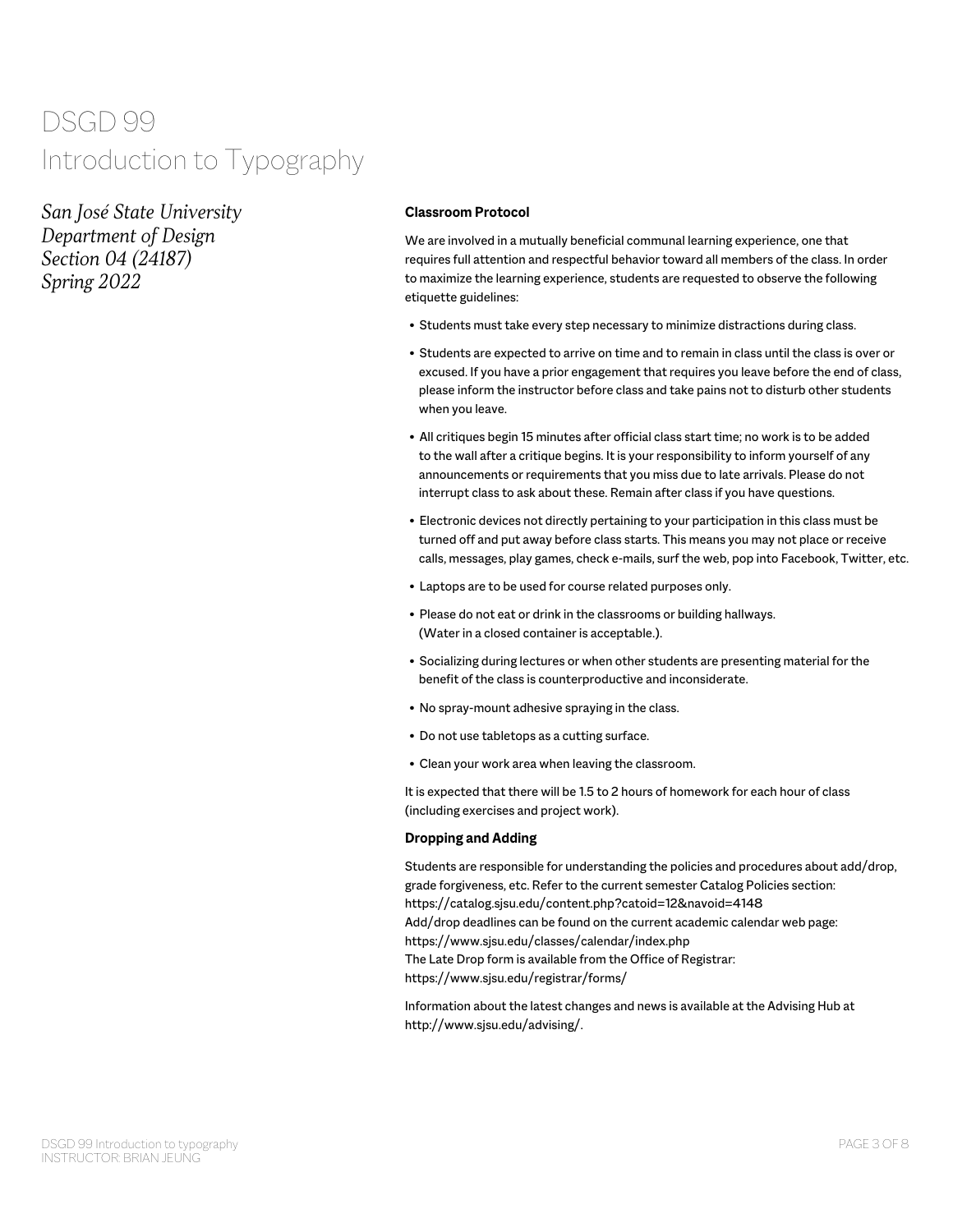*San José State University Department of Design Section 04 (24187) Spring 2022*

# **Grading Policies**

The course performance will be evaluated according to the following components. Each exercise and project will be graded upon completion and assigned a letter grade and point value according to the University policy—A through F. An incomplete will be granted to students with documented extenuating circumstances e.g. debilitating illness, family emergency etc.

Bases for the grading of *exercises* are:

#### **Problem solving skills** - LO 1~3

Planning, organizing, research and content gathering (message development), analysis, sketching and content integration.

### **Formgiving skills** - LO 4 and 5

Design exploration, development, and refinement. The synthesis of the elements, principles, and attributes of form into an effective, evocative product. The verbal/visual investigation of form and function.

Bases for the grading of *projects* also include:

#### **Presentation skills** - LO 4 and 5

The skill, dexterity, and attention to detail exhibited in presentation. The quality of line and form necessary for effective visual communication.

#### **Participation and Preparation** - LO 2, 4 and 5

Producing appropriate solutions to all required phases of development on projects both in quality and quantity. Engaged in class critiques and activities.

#### **The semester grade will be weighted according to the following percentages:**

| Exercises (cumulative): | 25% |
|-------------------------|-----|
| Project 1:              | 20% |
| Project 2:              | 20% |
| Project 3:              | 20% |
| Midterm Exam:           | 15% |

#### **Grading Scale**

#### A-, A, A+ = Excellence (3.7–4.0)

Student consistently delivers creative and high quality work and demonstrates the ability to explore a wide range of alternative options as well as the ability

to make intelligent and informed decisions on the final solution. Student is able to refine final solutions to instructor feedback. Student shows the ability to communicate ideas clearly and completely, both visually and verbally. Well-crafted and informed arguments support any and all design decisions. All projects are complete and on time. Student demonstrates a strong, engaged effort in work and in class. Student maintains at all times a positive attitude and commitment towards the profession, classmates, the instructor and their own development. Student participates in all regularly scheduled classes. Overall, student meets and exceeds the requirements of the course.

# B-, B, B+ = Very good work (2.7–3.6)

Student demonstrates an above average effort in all areas. Work is complete and demonstrates no craft or technical problem areas. Student shows the ability to communicate decent rationale for design decisions and demonstrates improvement in all areas of professional development as a designer. Student maintains a positive attitude and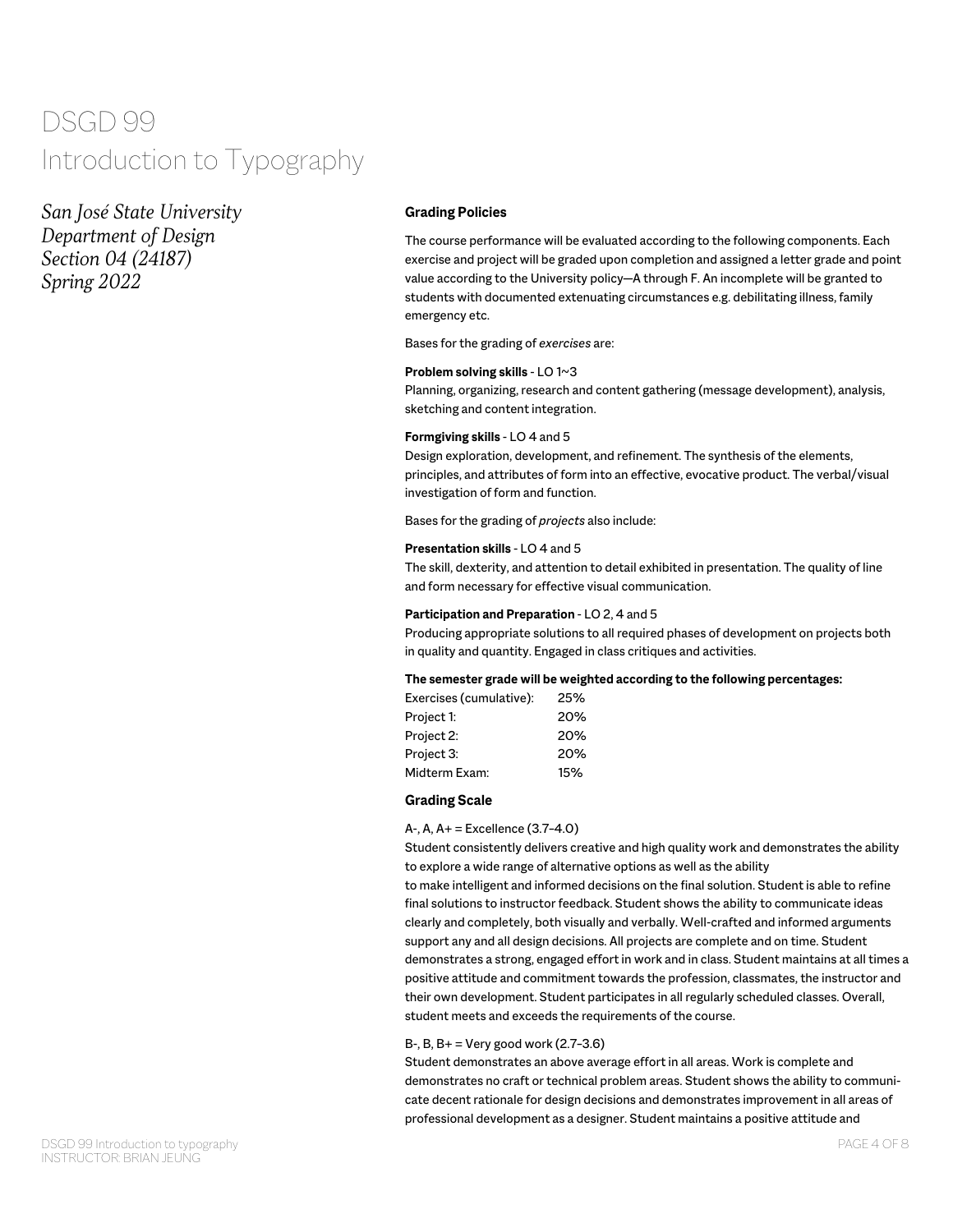*San José State University Department of Design Section 04 (24187) Spring 2022*

### C-, C, C+ = Adequate, average work (1.7–2.6)

Student produces the minimum work required at an average quality level and provides basic explanations for design decisions. Student demonstrates a basic understanding of the principles presented in class and may have some craft and technical problem areas. Student demonstrates average participation in all regularly scheduled classes.

### $D$ -,  $D$ ,  $D$ + = Poor work and lack of effort (0.7-1.6)

Student produces the minimum work required at below average quality and demonstrates little understanding of the principles discussed in class and is unable to convey creative and craft and technical ability as required. Student shows little participation.

#### $F =$  Failure to meet the course requirements (0.0-0.6)

Student demonstrates a lack of understanding of the basic principles discussed in class and is unable to convey creative and craft and technical ability as required. Student has little or no involvement in class discussions, repeatedly misses deadlines or critiques, and demonstrates little commitment to learning and their own development. Student shows little participation and/or is consistently late for class.

#### **Important Notes about Grading**

All projects and specific exercises are graded, therefore you should do your best on them or your course grade will be adversely affected.

It is very important to complete all exercises and projects because:

1) Each project develops a skill necessary for an understanding of typography.

2) Missing a portion of these exercises or projects affect your course grade substantially.

#### **Deadlines and Late Assignments**

During the regularly scheduled class day is when you will submit projects. No extensions will be given except in cases of documented emergencies, serious illness and only with prior arrangements. If such a circumstance should arise, please contact the instructor as early as possible and be ready to provide documentation. Projects will lose a full letter grade for each day late. Projects more than 3 days late will not be accepted. Exercises will not be accepted late. In such cases, a grade of zero credit will be entered.

# **Extra Credit**

Out of general fairness to all students, there will be no opportunities for extra credit to append a project grade. Any other extra credit assignments will be determined at the instructors discretion.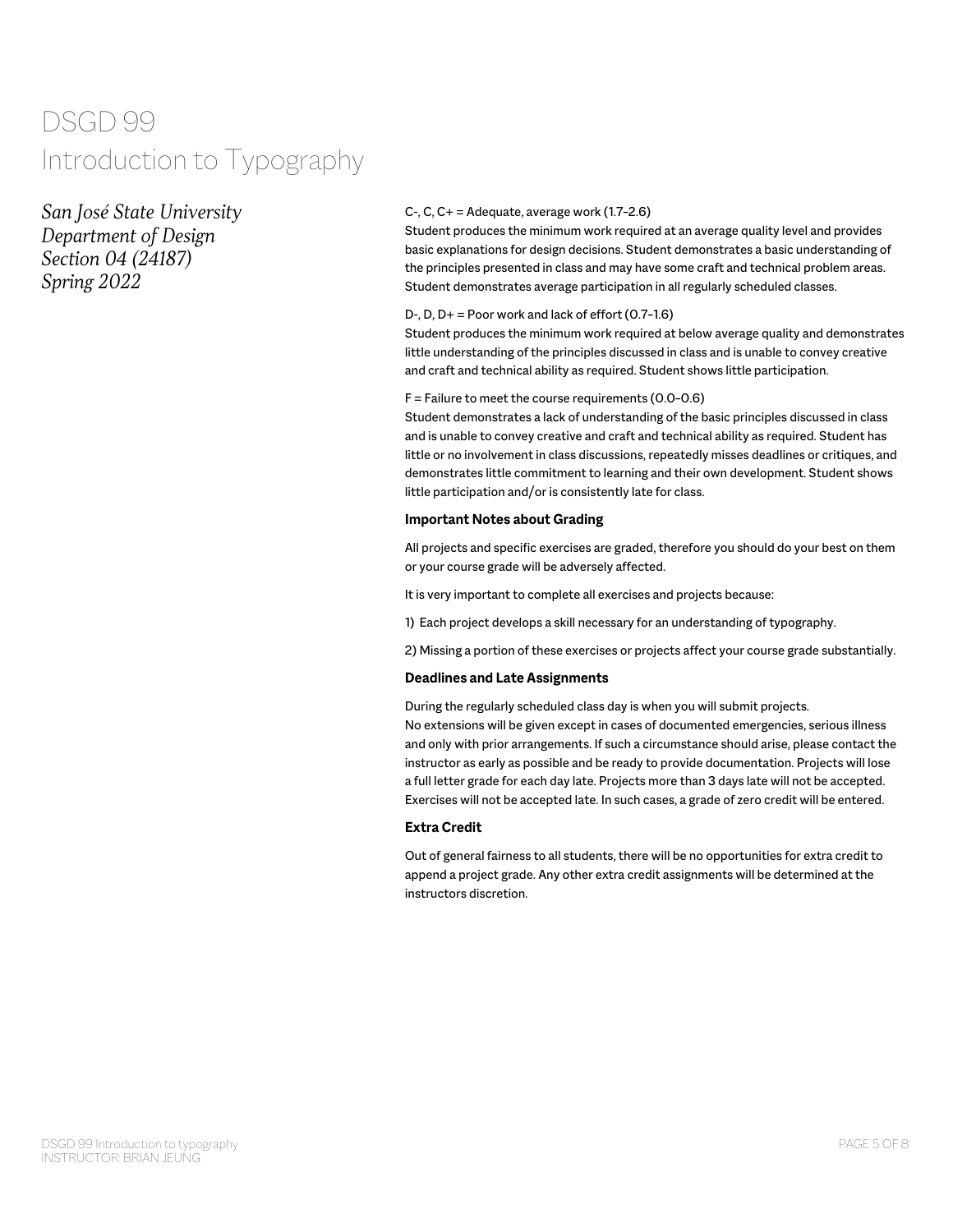*San José State University Department of Design Section 04 (24187) Spring 2022*

#### **University Policies**

Per University Policy S16-9, university-wide policy information relevant to all courses, such as academic integrity, accommodations, etc. will be available on Office of Graduate and Undergraduate Programs' Syllabus Information web page at https://www.sjsu.edu/curriculum/courses/syllabus-info.php

#### **Academic Integrity**

Your commitment as a student to learning is evidenced by your enrollment at San Jose State University. The University's Academic Integrity policy, located at https://www.sjsu.edu/studentconduct/conduct-processes/academic-integrity.php requires you to be honest in all your academic course work. Faculty members are required to report all infractions to the office of Student Conduct and Ethical Development. The Student Conduct and Ethical Development website is available at https://www.sjsu.edu/studentconduct/ Instances of academic dishonesty will not be tolerated. Cheating on exams or plagiarism (presenting the work of another as your own, or the use of another person's ideas without giving proper credit) will result in a failing grade and sanctions by the University. For this class, all assignments and or projects are to be completed by the individual student unless otherwise specified. If you would like to include your assignment or any material you have submitted, or plan to submit for another class, please note that SJSU's Academic Policy S07-2 requires approval of instructors.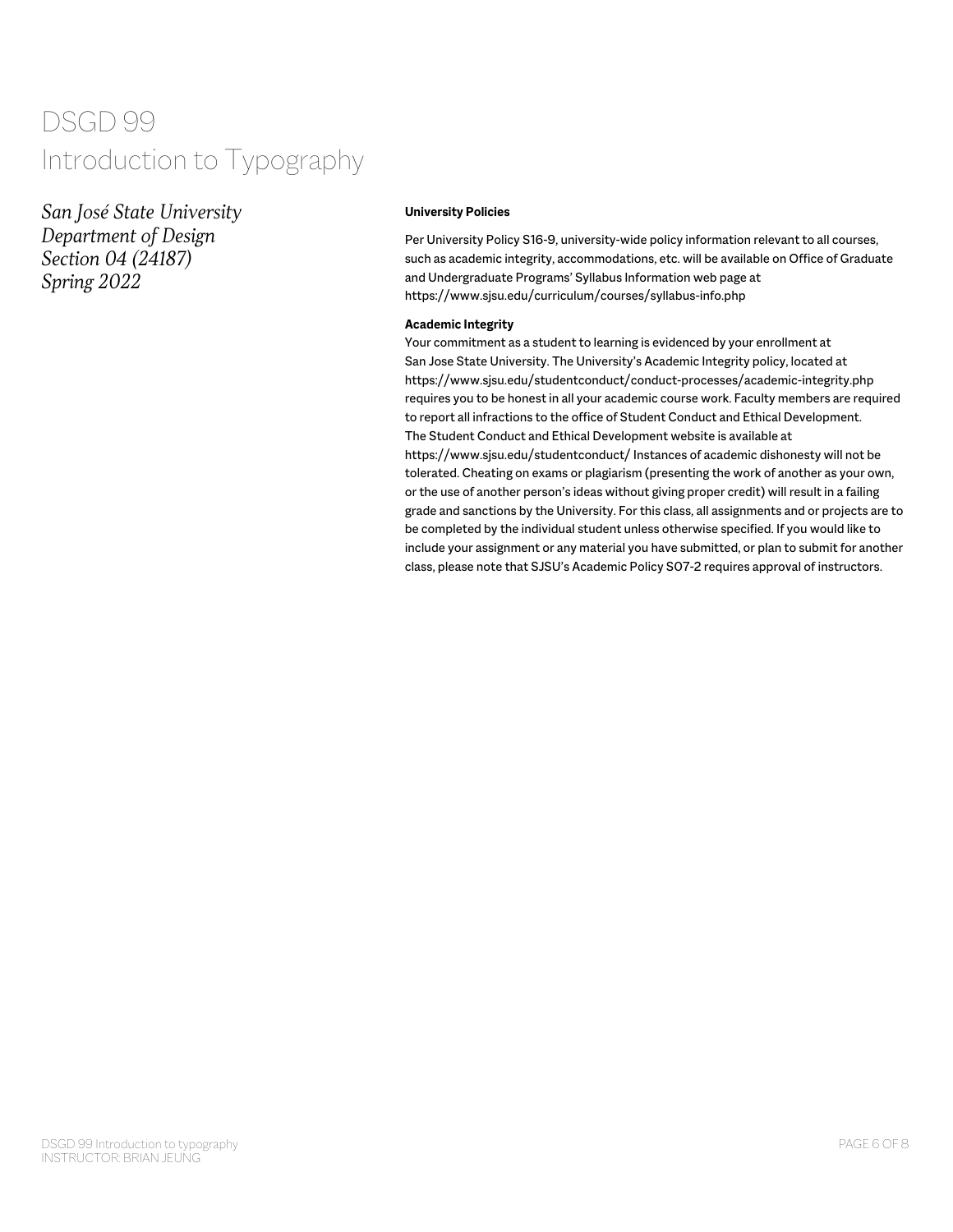*San José State University Department of Design Section 04 (24187) Spring 2022*

### **Campus Policy in Compliance with the American Disabilities Act**

If you need course adaptations or accommodations because of a disability, or if you need to make special arrangements in case the building must be evacuated, please make an appointment with me as soon as possible, or see me during office hours. Presidential Directive 97-03 requires that students with disabilities requesting accommodations should register with the Accessible Education Center (AEC) at https://www.sjsu.edu/aec/

#### **Student Technology Resources**

A wide variety of audio-visual equipment is available for student checkout from SJSU IT IMS located in IRC 112. Information is available at https://sjsuequipment.getconnect2.com/

#### **Student Affairs**

The Division of Student Affairs provides a wide variety of services - career development, health and wellness, campus life, leadership development, cross cultural experiences, disability resources, psychological counseling, student housing, recreation, and co-curricular events. If you are interested in learning more about the departments and opportunities and services, please visit https://www.sjsu.edu/studentaffairs/

#### **Peer Connections (formerly LARC)**

Peer Connections provides free tutoring, mentoring, supplemental instruction, learning assistance and strengths coaching for students at SJSU. . Please visit the website for more information at https://www.sjsu.edu/peerconnections/index.php.**SJSU Writing Center**  The San José State University Writing Center offers a variety of resources to help students become better writers, and all of our services are free for SJSU students. The Writing Center website is located at https://www.sjsu.edu/writingcenter/.

#### **Emergency Services**

#### **Campus Emergency Numbers**

If you're experiencing an emergency, call 9-1-1. Or, call the UPD directly at 408-924-2222 on any phone.

#### **Safety Escort Service**

To request an escort, just use any Bluelight phone or elevator telephone. You will be connected to a UPD dispatcher who will arrange the escort. Arrangements can also be made by calling the UPD safety escort/Saferide Shuttle line directly at 408-924-2000. https://www.sjsu.edu/police/services/escort.php